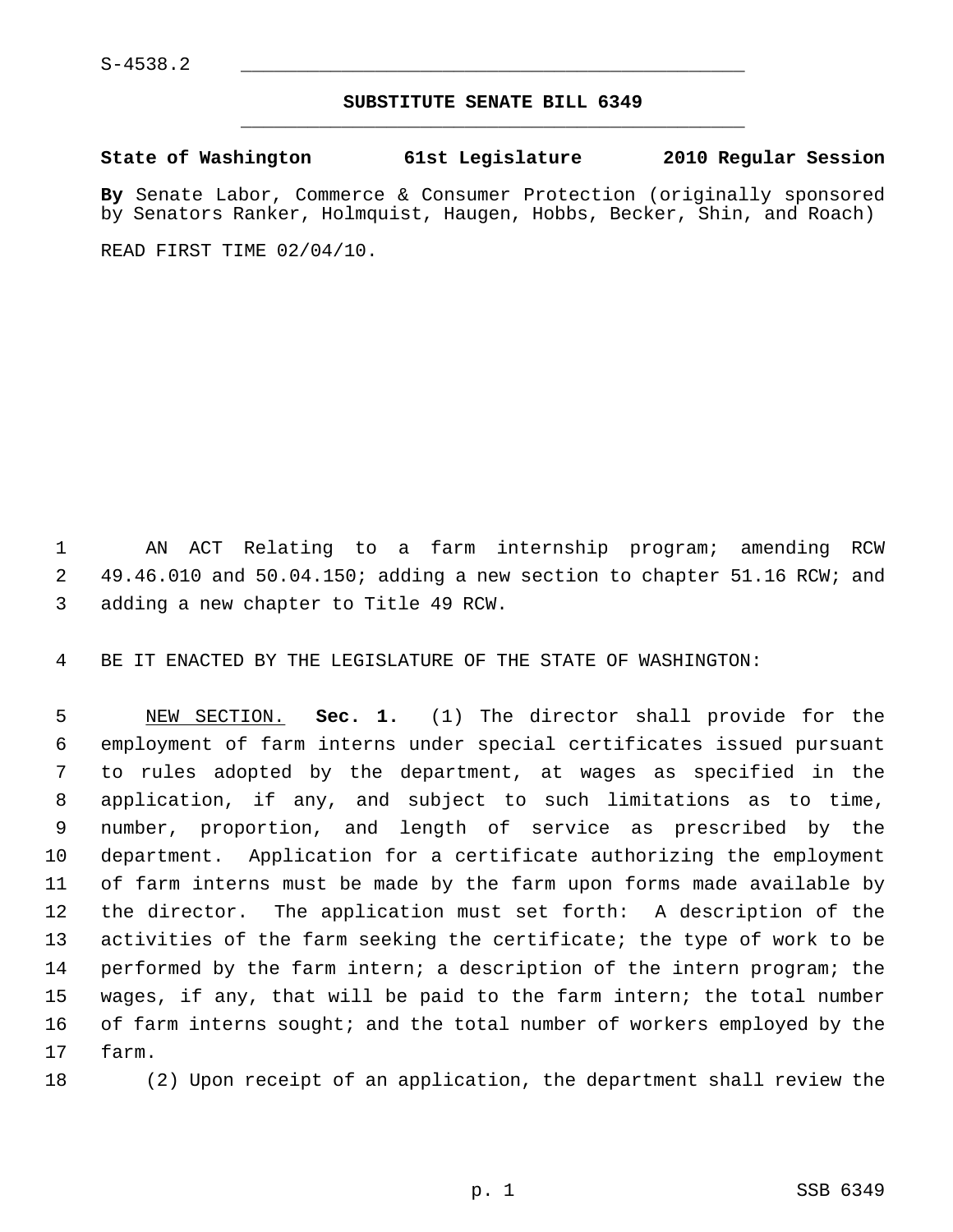1 application and issue a certificate to the requesting farm within 2 fifteen days if the department finds:

3 (a) The farm qualifies as a small farm;

 4 (b) There have been no serious violations of chapter 49.46 RCW or 5 Title 51 RCW that provide reasonable grounds to believe that the terms 6 of an internship agreement may not be complied with;

 7 (c) The issuance of a certificate will not create unfair 8 competitive labor cost advantages nor have the effect of impairing or 9 depressing wage or working standards established for experienced 10 workers for work of a like or comparable character in the industry 11 occupation at which the intern is to be employed; and

12 (d) The internship program is reasonably designed to provide the 13 intern with vocational knowledge and skills about farming practices and 14 activities. In making this determination, the department may consult 15 with relevant university departments and extension programs and state 16 and local government agencies involved in the regulation or development 17 of agriculture.

18 (3) A certificate issued under this section must specify: The name 19 of the farm; the nature of the internship program; the authorized 20 subminimum wage rate, if any, and the period of time during which such 21 wage rate may be paid; the total number of interns authorized to 22 participate in the internship program; and any room and board, 23 stipends, and other remuneration the employer will provide to the farm 24 intern. A certificate is effective for a period to be designated by 25 the director based on the internship program, and a farm intern 26 employed under such a certificate may be paid at wages specified in the 27 certificate only during the effective period of the certificate.

28 (4) If the department denies an application for a special 29 certificate, notice of denial must be mailed to the farm. The farm 30 listed on the application may, within fifteen days after notice of such 31 action has been mailed, file with the director a petition for review of 32 the denial, setting forth grounds for seeking such a review. If 33 reasonable grounds exist, the director or the director's authorized 34 representative may grant such a review and to the extent deemed 35 appropriate afford all interested persons an opportunity to be heard on 36 such review.

37 (5) Prior to the start of any farm internship program, the farm and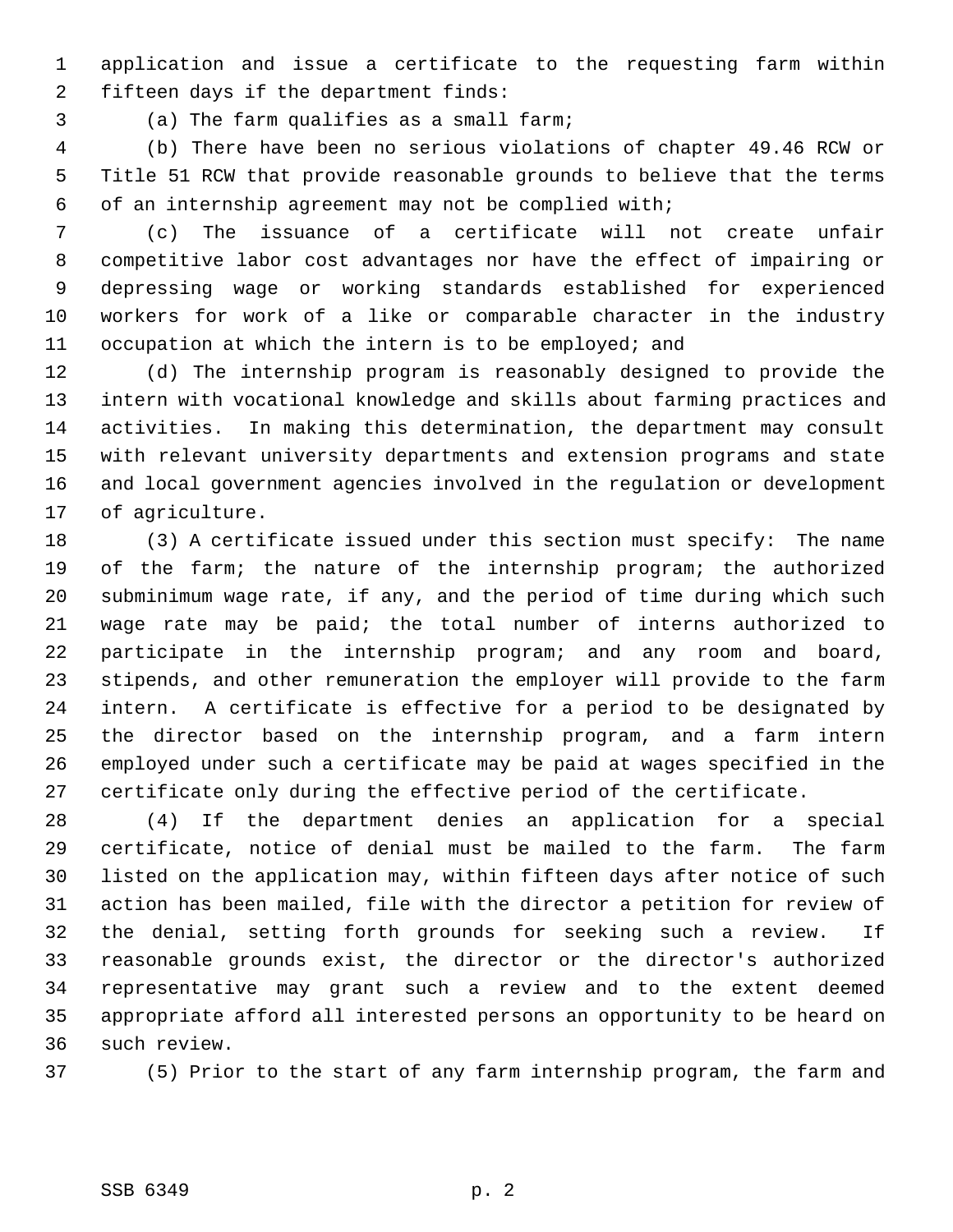1 the intern must execute a written agreement and send a copy of the 2 agreement to the department. The written agreement must, at a minimum:

 3 (a) Describes the internship program offered by the farm, including 4 the skills and objectives the program is designed to teach and the 5 manner in which those skills and objectives will be taught;

 6 (b) Explicitly states that the intern is not entitled to minimum 7 wages for work and activities conducted pursuant to the internship 8 program for the duration of the internship;

 9 (c) Describes the responsibilities, expectations, and obligations 10 of the intern and the farm including the anticipated number of hours of 11 farm activities to be performed by the intern per week;

12 (d) Describes the activities of the farm seeking the certificate 13 and the type of work to be performed by the farm intern; and

14 (e) Describes any wages, room and board, stipends, and other 15 remuneration the employer will provide to the farm intern.

16 (6) The definitions in this subsection apply throughout this 17 section unless the context clearly requires otherwise.

18 (a) "Department" means the department of labor and industries.

19 (b) "Director" means the director of the department.

20 (c) "Farm intern" means an individual who provides services to a 21 small farm under a written agreement and primarily as a means of 22 learning about farming practices and farm enterprises.

23 (d) "Farm internship program" means an educational program that 24 provides a curriculum of learning modules and supervised participation 25 in farm work activities designed to teach farm interns about farming 26 practices and farm enterprises.

27 (e) "Small farm" means a farm:

28 (i) Organized as a sole proprietorship, partnership, or 29 corporation;

30 (ii) That reports on the applicant's schedule F of form 1040 or 31 other applicable form filed with the United States internal revenue 32 service annual sales less than two hundred fifty thousand dollars; and

33 (iii) Where all the owners or partners of the farm provide regular 34 labor to and participate in the management of the farm, and own or 35 lease the productive assets of the farm.

36 NEW SECTION. **Sec. 2.** A new section is added to chapter 51.16 RCW 37 to read as follows: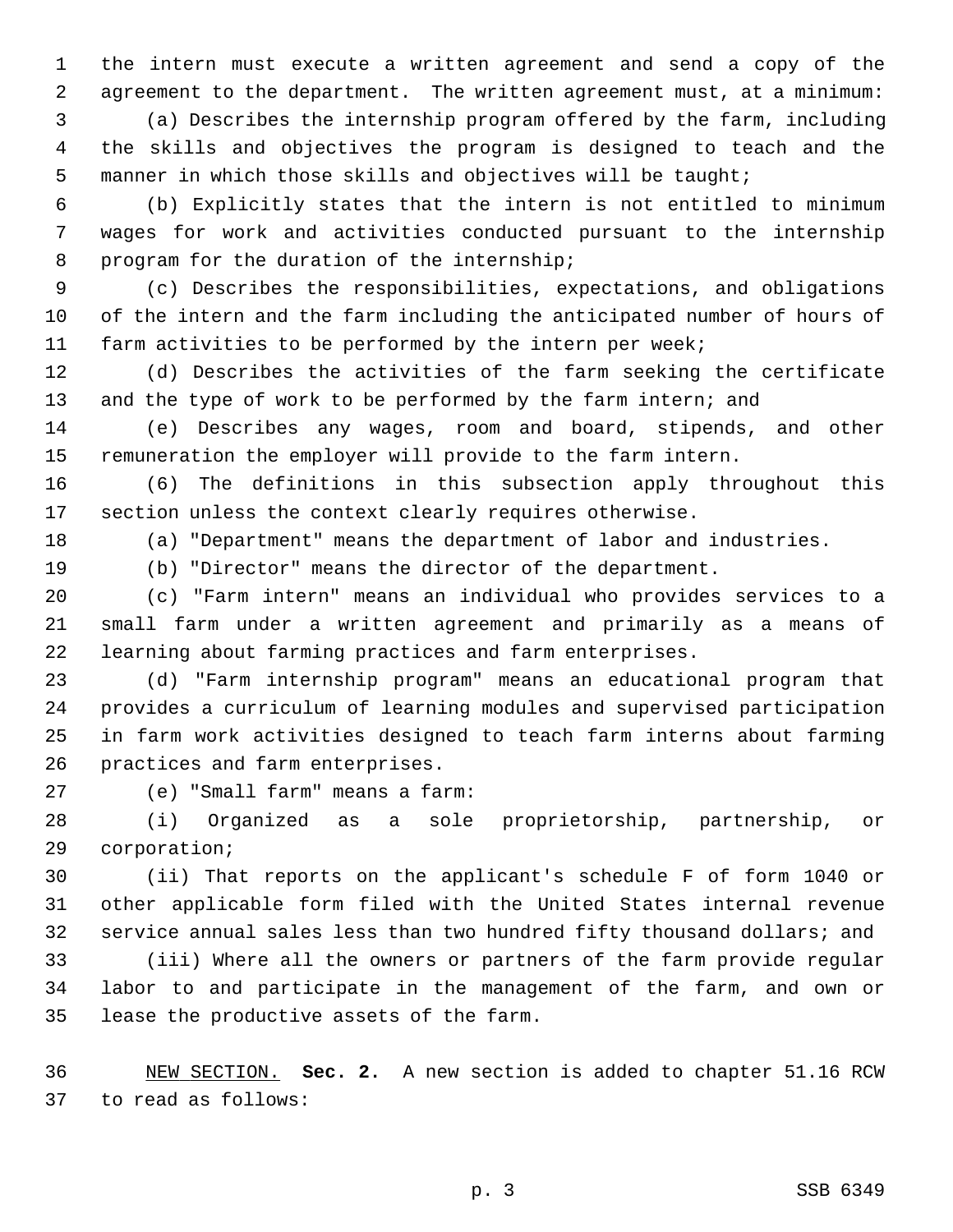1 The department shall adopt rules to provide special workers' 2 compensation risk class or classes for farm interns providing 3 agricultural labor pursuant to a farm internship program. The rules 4 must include any requirements for obtaining a special risk class that 5 must be met by small farms.

 6 **Sec. 3.** RCW 49.46.010 and 2002 c 354 s 231 are each amended to 7 read as follows:

- 8 As used in this chapter:
- 

9 (1) "Director" means the director of labor and industries;

10 (2) "Wage" means compensation due to an employee by reason of 11 employment, payable in legal tender of the United States or checks on 12 banks convertible into cash on demand at full face value, subject to 13 such deductions, charges, or allowances as may be permitted by rules of 14 the director;

15 (3) "Employ" includes to permit to work;

16 (4) "Employer" includes any individual, partnership, association, 17 corporation, business trust, or any person or group of persons acting 18 directly or indirectly in the interest of an employer in relation to an 19 employee;

20 (5) "Employee" includes any individual employed by an employer but 21 shall not include:

22 (a) Any individual (i) employed as a hand harvest laborer and paid 23 on a piece rate basis in an operation which has been, and is generally 24 and customarily recognized as having been, paid on a piece rate basis 25 in the region of employment; (ii) who commutes daily from his or her 26 permanent residence to the farm on which he or she is employed; and 27 (iii) who has been employed in agriculture less than thirteen weeks 28 during the preceding calendar year;

29 (b) Any individual employed in casual labor in or about a private 30 home, unless performed in the course of the employer's trade, business, 31 or profession;

32 (c) Any individual employed in a bona fide executive, 33 administrative, or professional capacity or in the capacity of outside 34 salesman as those terms are defined and delimited by rules of the 35 director. However, those terms shall be defined and delimited by the 36 director of personnel pursuant to chapter 41.06 RCW for employees 37 employed under the director of personnel's jurisdiction;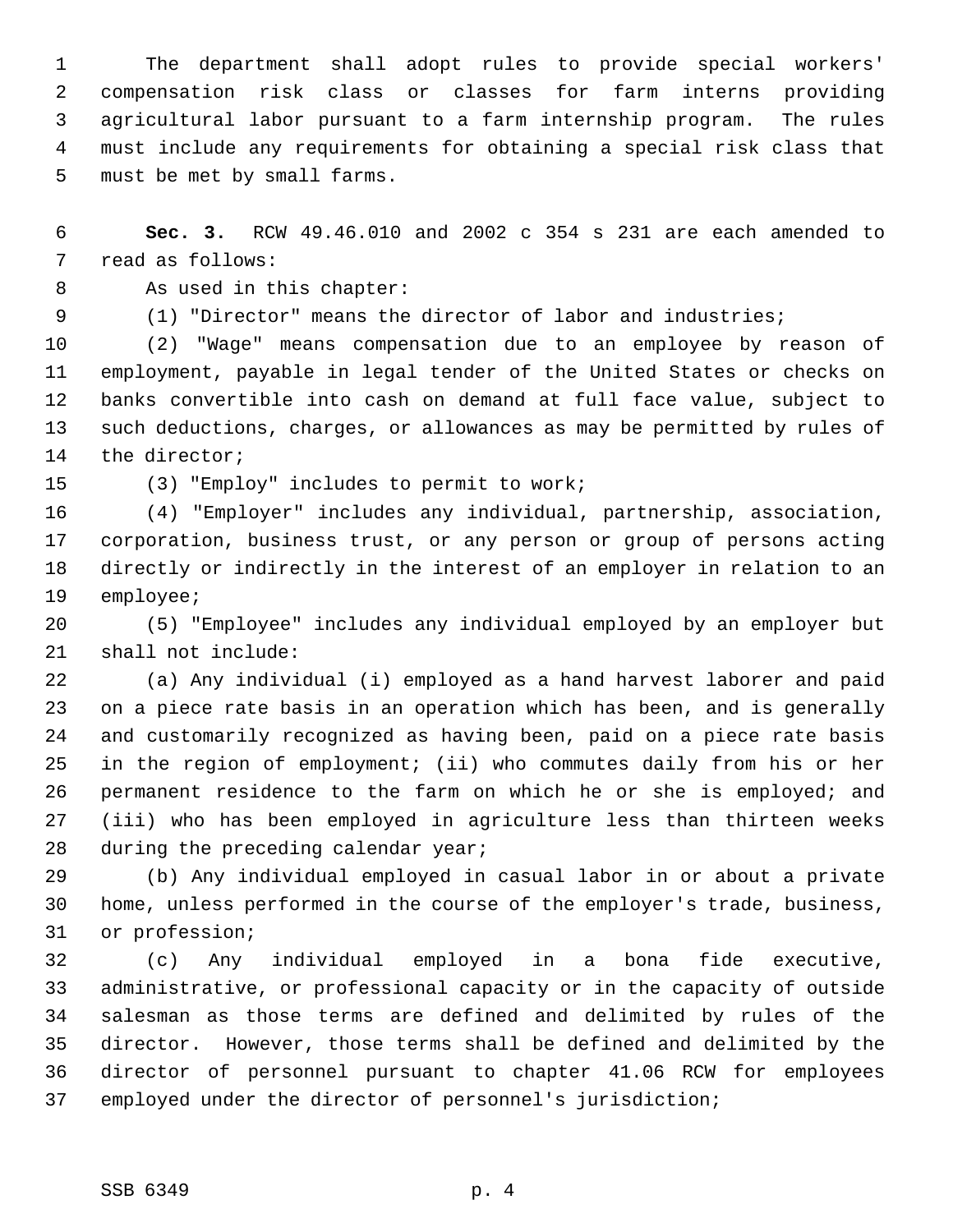1 (d) Any individual engaged in the activities of an educational, 2 charitable, religious, state or local governmental body or agency, or 3 nonprofit organization where the employer-employee relationship does 4 not in fact exist or where the services are rendered to such 5 organizations gratuitously. If the individual receives reimbursement 6 in lieu of compensation for normally incurred out-of-pocket expenses or 7 receives a nominal amount of compensation per unit of voluntary service 8 rendered, an employer-employee relationship is deemed not to exist for 9 the purpose of this section or for purposes of membership or 10 qualification in any state, local government or publicly supported 11 retirement system other than that provided under chapter 41.24 RCW;

12 (e) Any individual employed full time by any state or local 13 governmental body or agency who provides voluntary services but only 14 with regard to the provision of the voluntary services. The voluntary 15 services and any compensation therefor shall not affect or add to 16 qualification, entitlement or benefit rights under any state, local 17 government, or publicly supported retirement system other than that 18 provided under chapter 41.24 RCW;

19 (f) Any newspaper vendor or carrier;

20 (g) Any carrier subject to regulation by Part 1 of the Interstate 21 Commerce Act;

22 (h) Any individual engaged in forest protection and fire prevention 23 activities;

24 (i) Any individual employed by any charitable institution charged 25 with child care responsibilities engaged primarily in the development 26 of character or citizenship or promoting health or physical fitness or 27 providing or sponsoring recreational opportunities or facilities for 28 young people or members of the armed forces of the United States;

29 (j) Any individual whose duties require that he or she reside or 30 sleep at the place of his or her employment or who otherwise spends a 31 substantial portion of his or her work time subject to call, and not 32 engaged in the performance of active duties;

33 (k) Any resident, inmate, or patient of a state, county, or 34 municipal correctional, detention, treatment or rehabilitative 35 institution;

36 (l) Any individual who holds a public elective or appointive office 37 of the state, any county, city, town, municipal corporation or quasi

p. 5 SSB 6349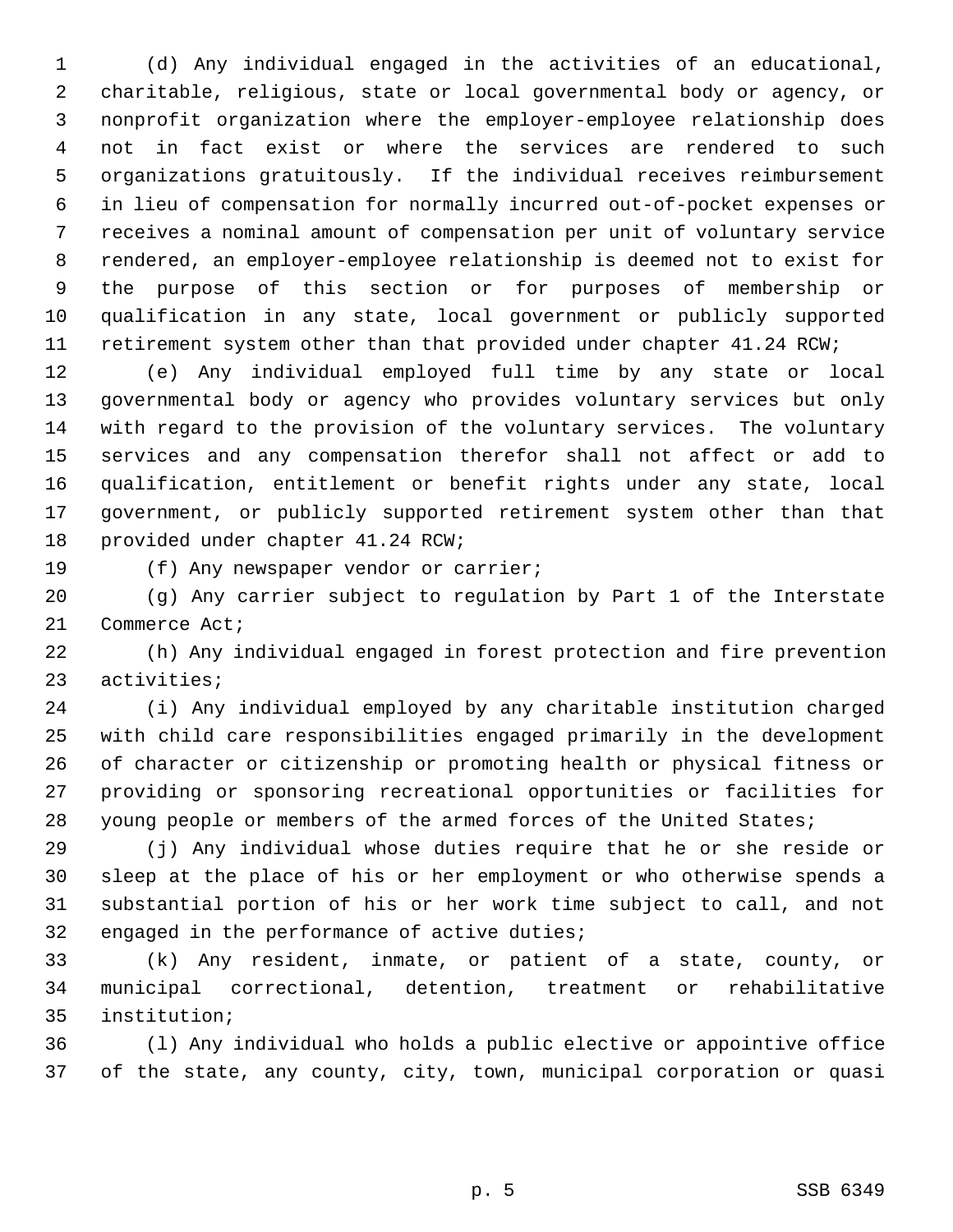1 municipal corporation, political subdivision, or any instrumentality 2 thereof, or any employee of the state legislature;

 3 (m) All vessel operating crews of the Washington state ferries 4 operated by the department of transportation;

 5 (n) Any individual employed as a seaman on a vessel other than an 6 American vessel;

 7 (o) Any farm intern providing his or her services under a farm 8 internship program as established in section 1 of this act;

 9 (6) "Occupation" means any occupation, service, trade, business, 10 industry, or branch or group of industries or employment or class of 11 employment in which employees are gainfully employed;

12 (7) "Retail or service establishment" means an establishment 13 seventy-five percent of whose annual dollar volume of sales of goods or 14 services, or both, is not for resale and is recognized as retail sales 15 or services in the particular industry.

16 **Sec. 4.** RCW 50.04.150 and 1989 c 380 s 78 are each amended to read 17 as follows:

18 Except as otherwise provided in RCW 50.04.155, the term 19 "employment" shall not include service performed in agricultural labor 20 by a farm intern providing his or her services under a farm internship 21 program as established in section 1 of this act, or by individuals who 22 are enrolled as students and regularly attending classes, or are 23 between two successive academic years or terms, at an elementary 24 school, a secondary school, or an institution of higher education as 25 defined in RCW 50.44.037 and in the case of corporate farms not covered 26 under RCW 50.04.155, the provisions regarding family employment in RCW 27 50.04.180 shall apply.

28 Agricultural labor ((is defined as services performed)) includes:

29 (1) Services performed on a farm, in the employ of any person, in 30 connection with the cultivation of the soil, or in connection with 31 raising or harvesting any agricultural or horticultural commodity, 32 including raising, shearing, feeding, caring for, training, and 33 management of livestock, bees, poultry, and furbearing animals and wild 34 life, or in the employ of the owner or tenant or other operator of a 35 farm in connection with the operation, management, conservation, 36 improvement, or maintenance of such farm and its tools and equipment;  $37$  (( $\theta$ r))